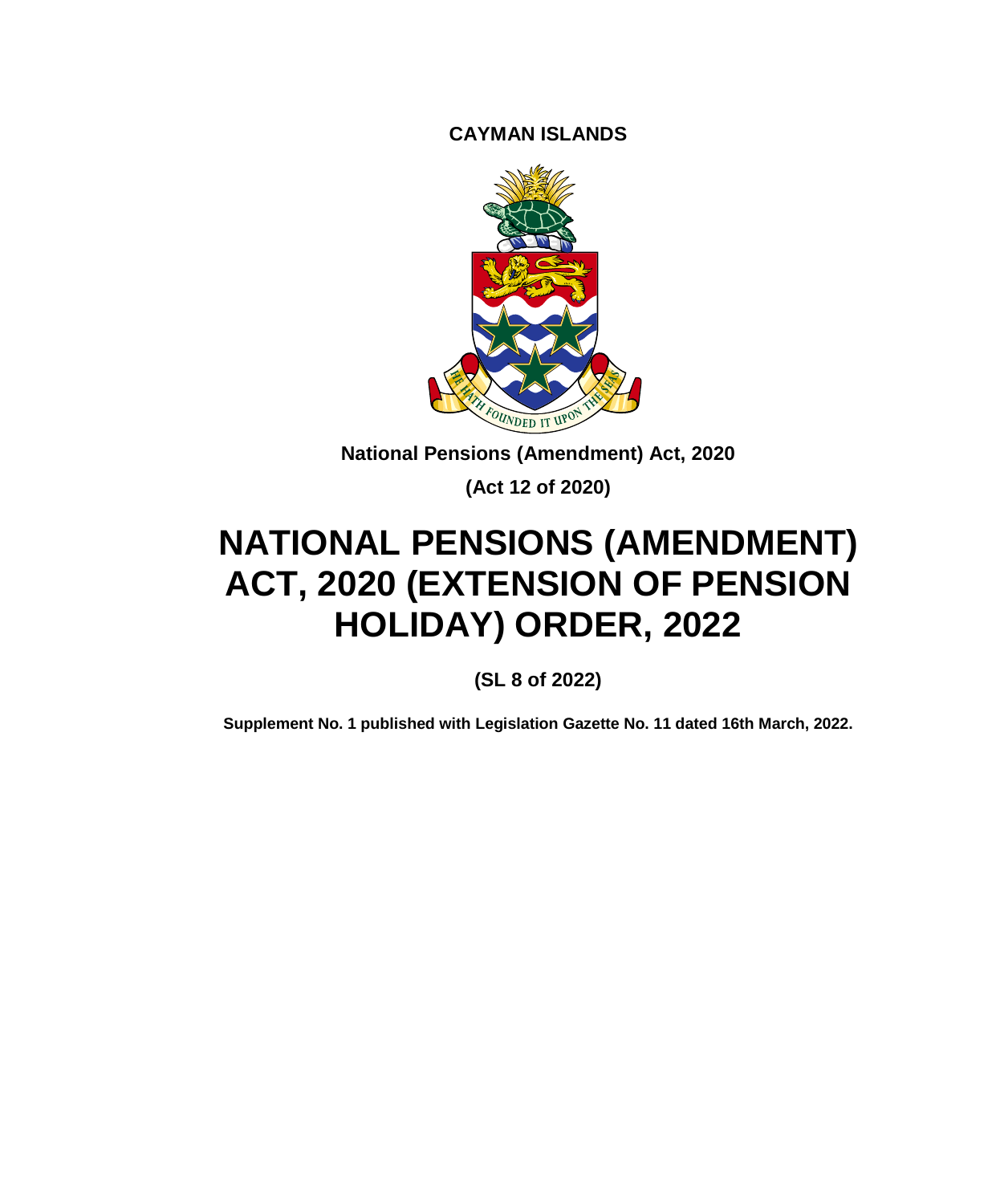### **PUBLISHING DETAILS**

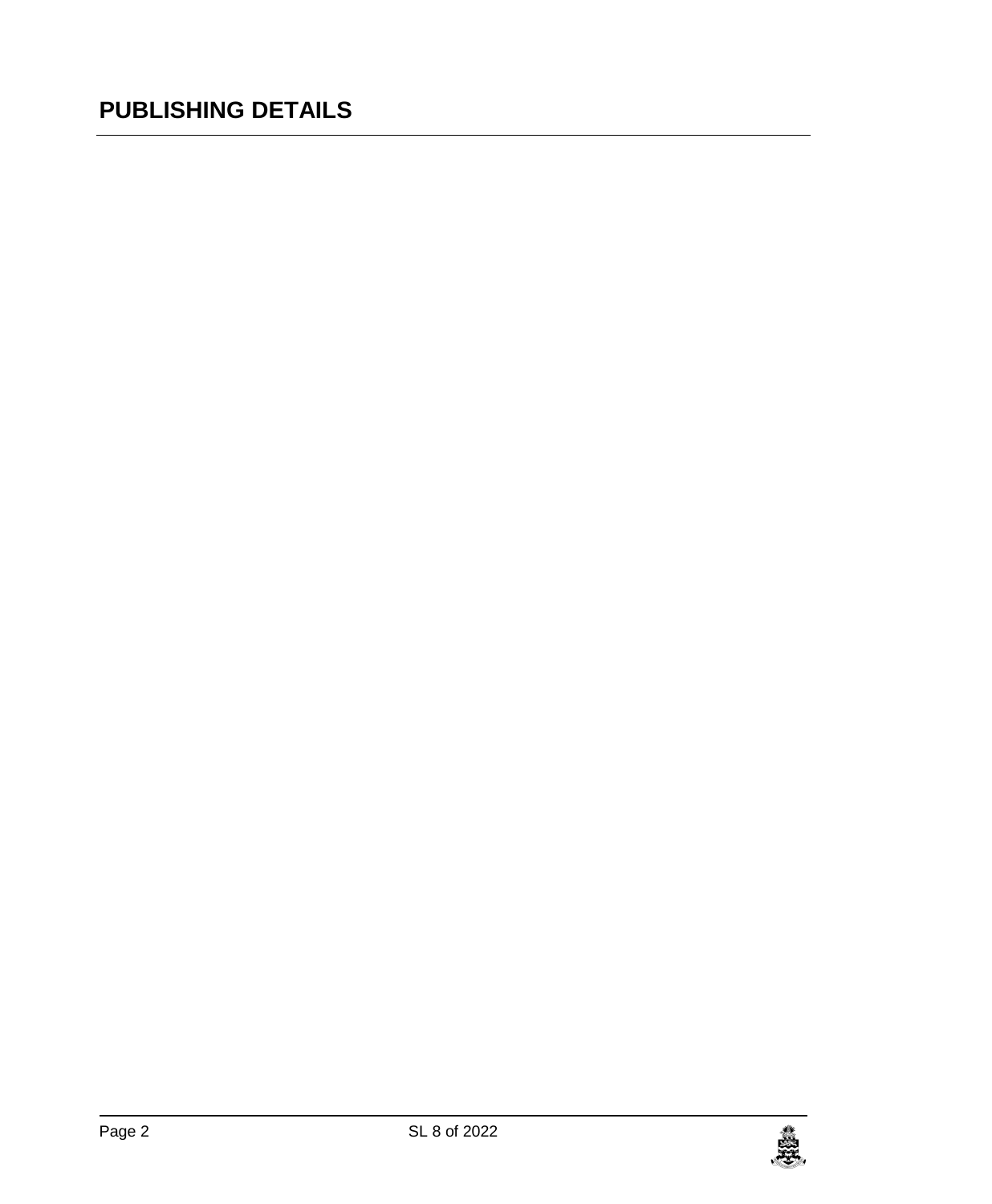#### **CAYMAN ISLANDS**



**National Pensions (Amendment) Act, 2020**

**(Act 12 of 2020)**

## **NATIONAL PENSIONS (AMENDMENT) ACT, 2020 (EXTENSION OF PENSION HOLIDAY) ORDER, 2022**

**(SL 8 of 2022)**

In exercise of the powers conferred by sections 1(3) and 2 of the National Pensions (Amendment) Act, 2020, the Cabinet makes the following Order —

#### **1. Citation and commencement**

- **1**. (1) This Order may be cited as the National Pensions (Amendment) Act, 2020 (Extension of Pension Holiday) Order, 2022.
	- (2) This Order comes into force on 1st April, 2022.

#### **2. Extension of duration of the National Pensions (Amendment) Act, 2020**

**2**. Sections 1, 2, 4 and 6 of the *National Pensions (Amendment) Act, 2020* expire on 30th June, 2022.